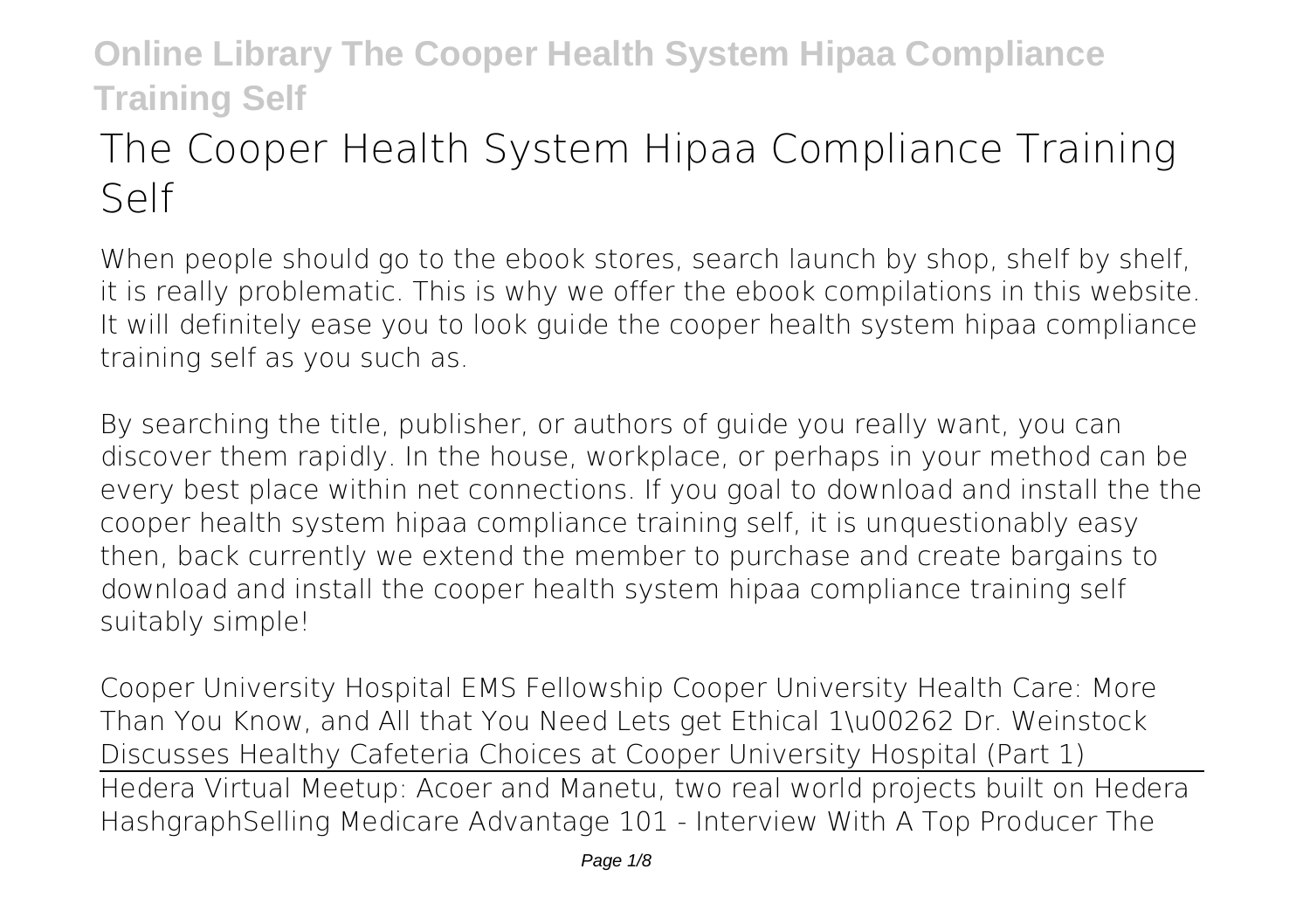*Most Complete Care | Cooper University Health Care Branding Ad Design on the Front Lines | Episode 10*

Top 10 Dentrix Features Most Dental Offices Are Not Yet Using, with Laura Hatch and Dayna JohnsonCooper University Health Care in the Community Scott Miller, PhD - Psychotherapy's Missing Link - Evolution of Psychotherapy 2017 Dr. Weinstock Discusses Healthy Cafeteria Choices at Cooper University Hospital (Part 2) Medicare Advantage vs Medicare Supplement | How to choose the best Medicare plan Jimmy Fallon Addresses Orlando Nightclub Shooting The 11 MOST Common HIPAA Violations Hospital cafeteria **Cracking the Codes: Joy DeGruy \"A Trip to the Grocery Store\" Have you implemented Covid 19 SOP at your Workplace? Last minute exam questions** *Enforcing HIPAA Administrative Simplification Requirements* Privacy \u0026 Security: The New HIPAA Rule Video 1 - Your Health Information, Your Rights *A HIPAA Security Rule Conversation Full HD* HHS OCR - Your Health Information, Your Rights *WEBINAR: Continuing to Provide Quality Mental Healthcare Remotely During COVID-19 How to Legally Pay Zero \$0 to Debt Collectors*  $\Box \Box \#$  *HIPPA #MedicalCollections #Midland #Portfolio*  $\Box$  **SSS** Covid 19 SOP *English Sub (SOP download link in description) 3 Doctors Respond to CrossFit's Instagram Post: Coke, Health, and Orthorexia How to Prepare for CRNA School* Cooper University Hospital - Heart TV Spot**The Cooper Health System Hipaa** National Provider Identifier: 1174976724. Provider name: THE COOPER HEALTH SYSTEM. Practice location: 1000 S 10TH ST CAMDEN NJ 08103-2601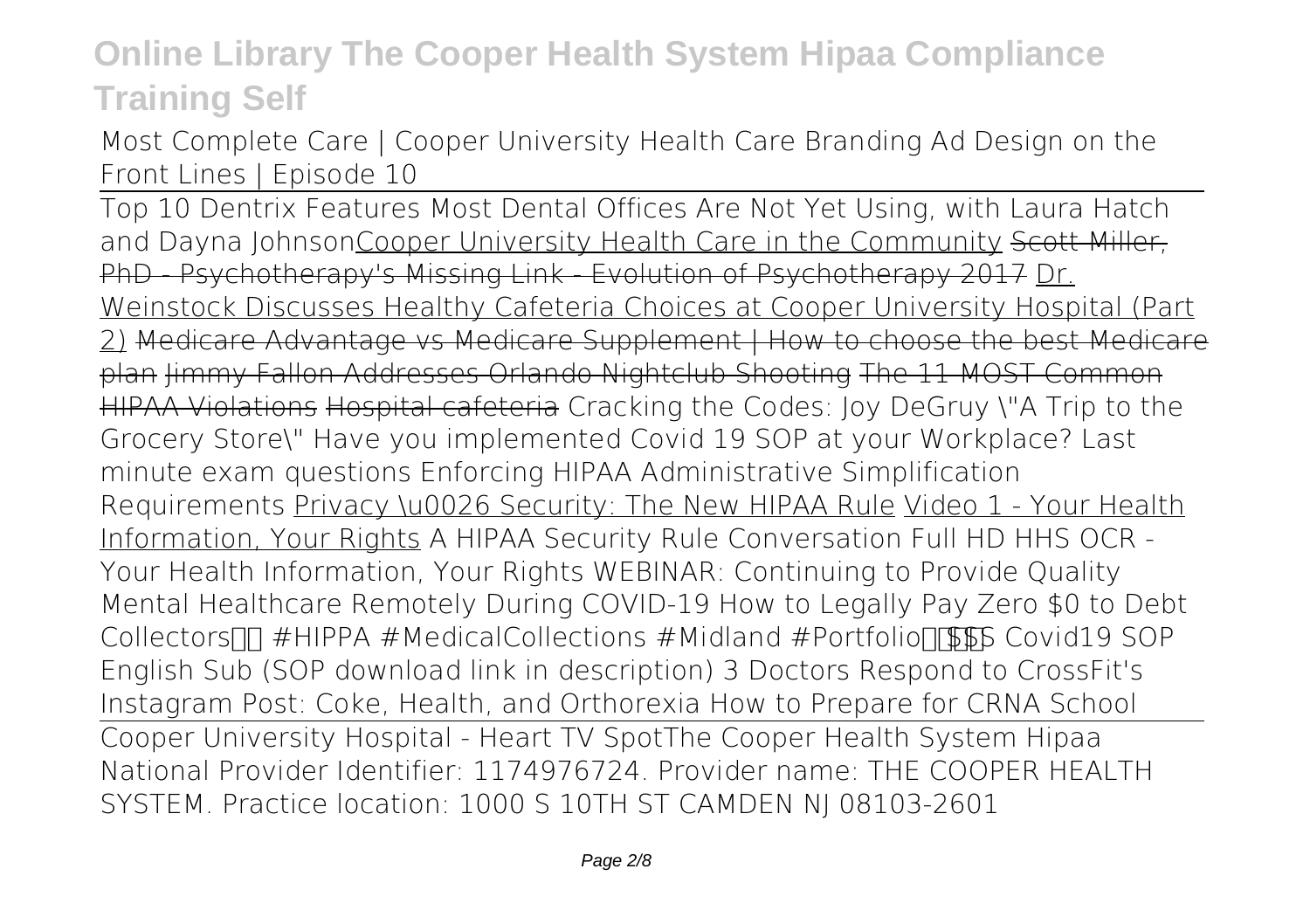**THE COOPER HEALTH SYSTEM | NPI:1174976724 | National ...** National Provider Identifier: 1568442309. Provider name: THE COOPER HEALTH SYSTEM. Practice location: 1 COOPER PLZ CAMDEN NJ 08103-1461

**THE COOPER HEALTH SYSTEM | NPI:1568442309 | National ...** THE COOPER HEALTH SYSTEM National Provider Identifiers Registry The Administrative Simplification provisions of the Health Insurance Portability and Accountability Act of 1996 (HIPAA) mandated the adoption of standard unique identifiers for health care providers and health plans. The purpose of these

#### **1174976724 THE COOPER HEALTH SYSTEM**

the-cooper-health-system-hipaa-compliance-training-self 2/9 Downloaded from datacenterdynamics.com.br on October 26, 2020 by guest and policymakers. The Learning Healthcare System is the first in a series that will focus on issues important to improving the development and application of evidence in health care decision making. The Roundtable on

**The Cooper Health System Hipaa Compliance Training Self ...**

THE COOPER HEALTH SYSTEM is a general acute care hospital in Camden, NJ. The provider is an acute general hospital is an institution whose primary function is to provide inpatient diagnostic and therapeutic services for a variety of medical conditions, both surgical and non-surgical, to a wide population group.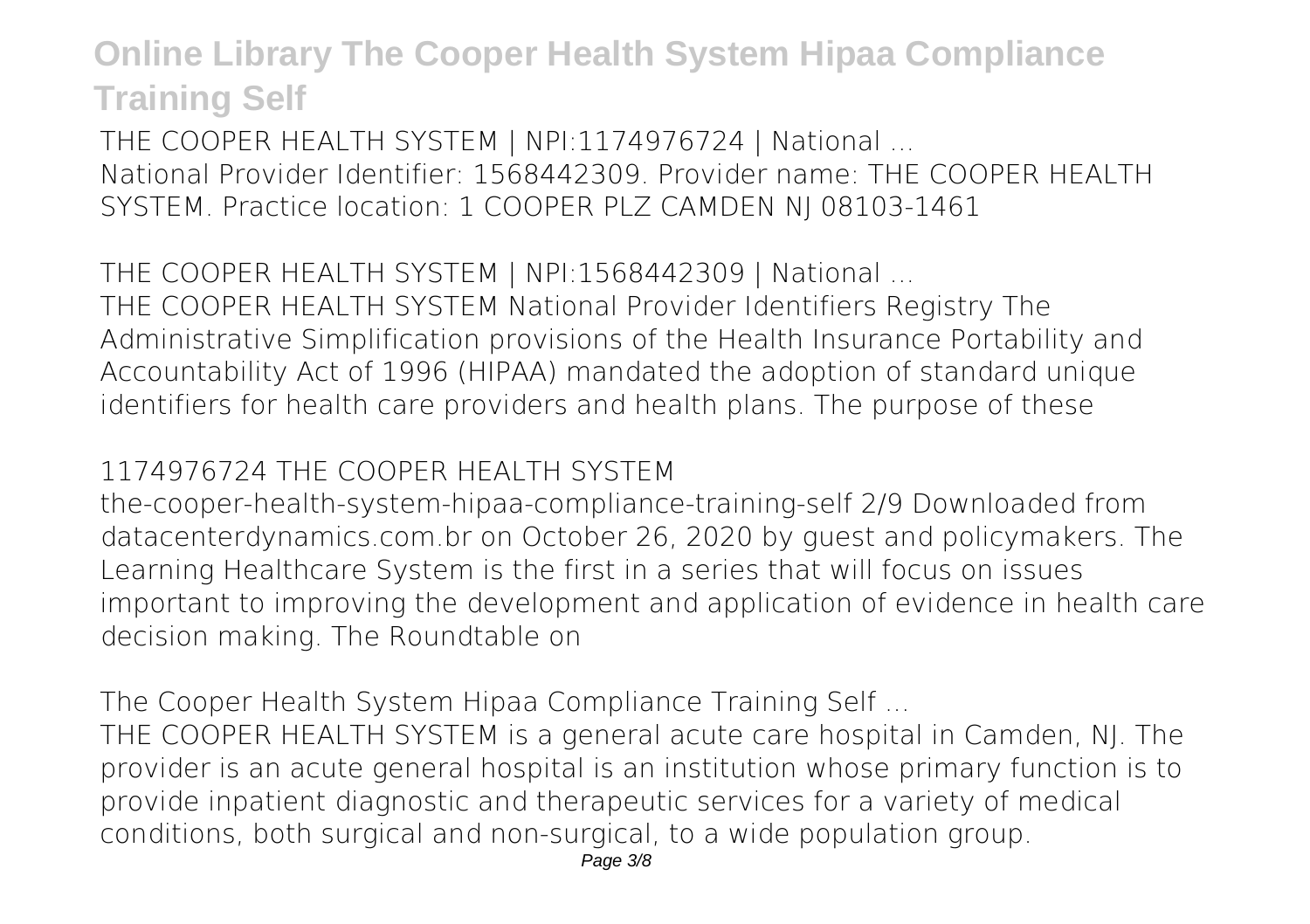#### **THE COOPER HEALTH SYSTEM NPI 1568442309**

This webpage represents 1568442309 NPI record. The 1568442309 NPI number is assigned to the healthcare provider "THE COOPER HEALTH SYSTEM", practice location address at "1 COOPER PLZ CAMDEN, NJ, 08103-1461". NPI record contains FOIA-disclosable NPPES health care provider information.

#### **THE COOPER HEALTH SYSTEM - Hipaa Space**

THE COOPER HEALTH SYSTEM is a land transport ambulance in Camden, NJ. THE COOPER HEALTH SYSTEM NPI is 1174976724. The provider is registered as an organization entity type. The provider Is Doing Business As Cooper University Hospital. The provider's business location address is: 1000 S 10TH ST CAMDEN ...

#### **THE COOPER HEALTH SYSTEM NPI 1174976724**

Recognizing the artifice ways to acquire this book the cooper health system hipaa compliance training self is additionally useful. You have remained in right site to start getting this info. get the the cooper health system hipaa compliance training self colleague that we have the funds for here and check out the link. You could buy guide the ...

**The Cooper Health System Hipaa Compliance Training Self** Cooper Health System. I also understand that The Cooper Health System may,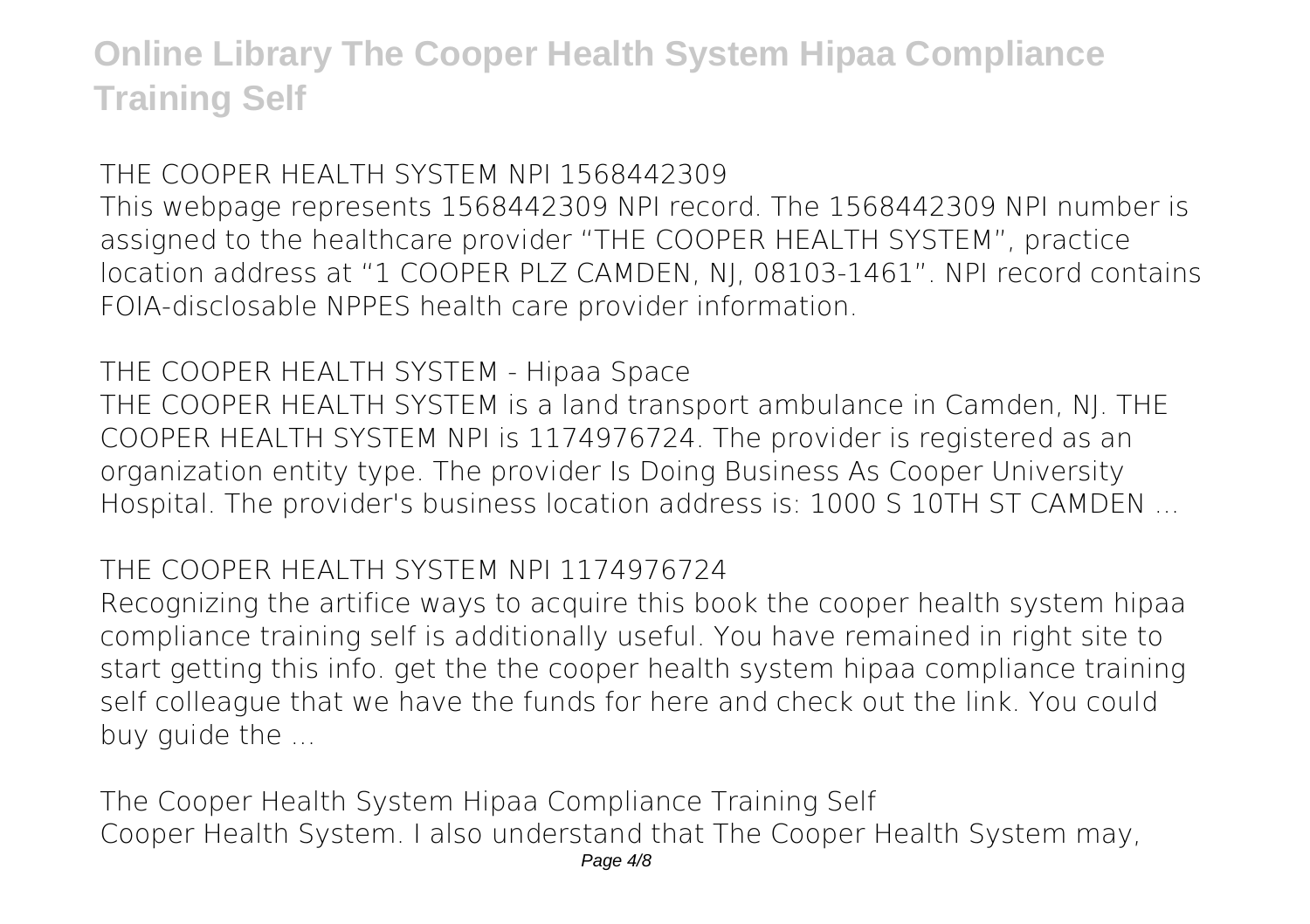under certain circumstances, have a continued right to use or disclose my health information if The Cooper Health System has already used or disclosed the information on the basis of this authorization.

#### **THE COOPER HEALTH SYSTEM**

Dr. Mazzarelli has had various roles at Cooper since his arrival in 1999. His most recent role prior to being named Co-President/CEO of Cooper University Health Care was as Chief Physician Executive and Senior Executive Vice President, where he had oversight of Quality and Patient Safety for the health system as well as oversight of Cooper's practice plan of more than 630 employed physicians ...

**Executive Leadership | Cooper University Health Care** Project Overview Established in 1887, Cooper University Hospital has evolved into a teaching hospital and biomedical research facility offering training programs across a variety of fields for medical students at the Cooper Medical School of Rowan University.

**Cooper University Hospital | Clearwater - HIPAA Compliance** The Department of Health and Human Services' Office for Civil Rights (OCR) has matched last year's record HIPAA settlement with Advocate Health. Yesterday, OCR announced that a \$5.5 million settlement had been reached with Floridabased Memorial Healthcare Systems to resolve potential Privacy Rule and Security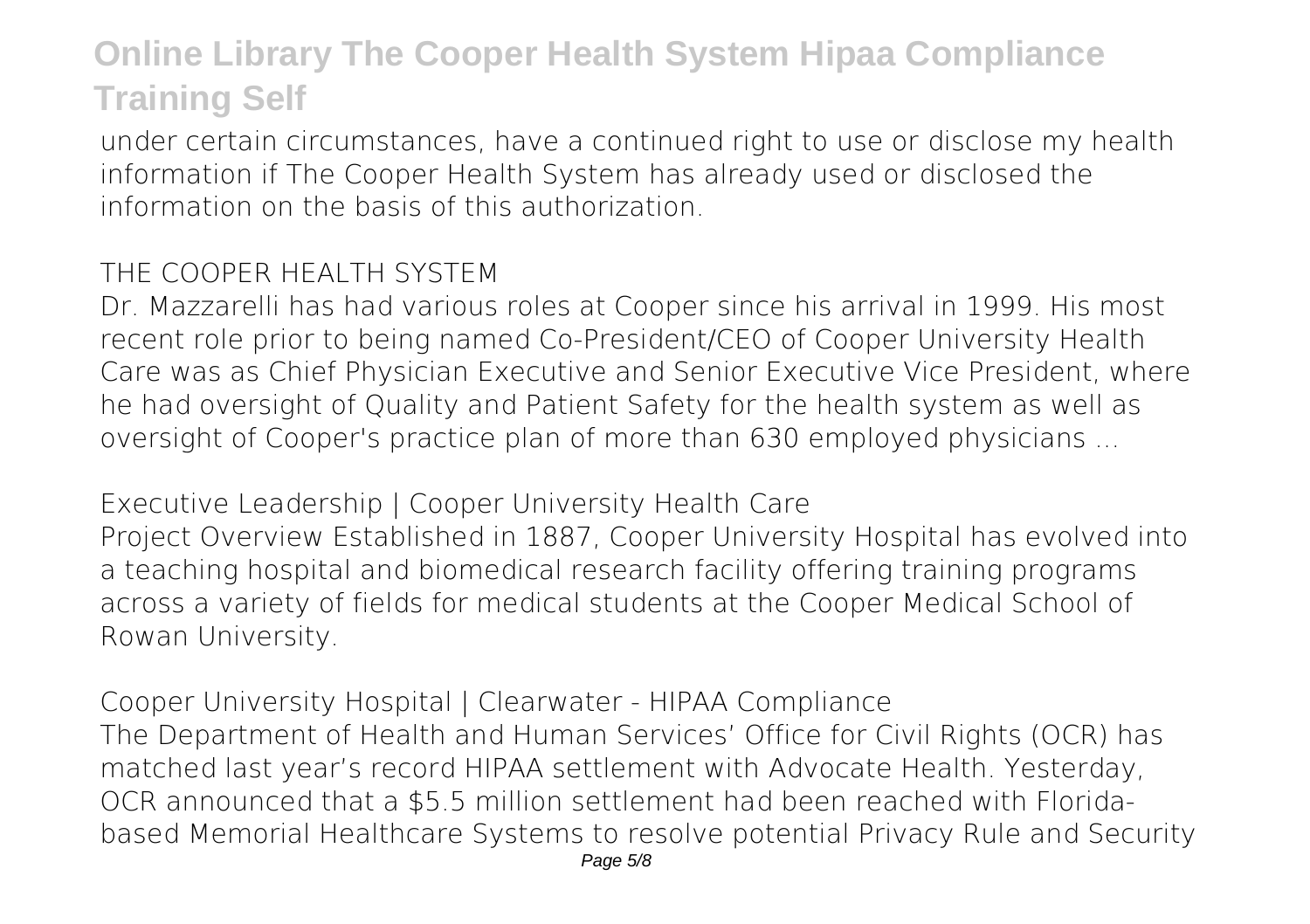### **Online Library The Cooper Health System Hipaa Compliance Training Self** Rule violations.

**Record HIPAA Settlement Announced: \$5.5 Million Paid by ...** For healthcare organizations, HIPAA provides a framework that safeguards who has access to and who can view specific health data while restricting to whom that information can be shared with. Any organization dealing with PHI must also have physical, network, and process security measures in place to be compliant.

**What is HIPAA Compliance and Why is it Important to ...**

Congress recognized this risk in the mid-90s — a decade before smartphones and nearly 15 years before required electronic health records (EHR) — and passed the Health Insurance Portability and Accountability Act of 1996 (HIPAA). This legislation sets national standards for patient privacy and, eventually, for healthcare data security as well.

**What Is HIPAA Compliance and Where Is It Taking Health IT ...**

HIPAA, formally known as the Health Insurance Portability and Accountability act, was signed into legislation back in the 90's. These regulations were enacted as a multi-tiered approach that set out to improve the health insurance system. HIPAA impacts just about everyone whether on the providing or receiving end of healthcare.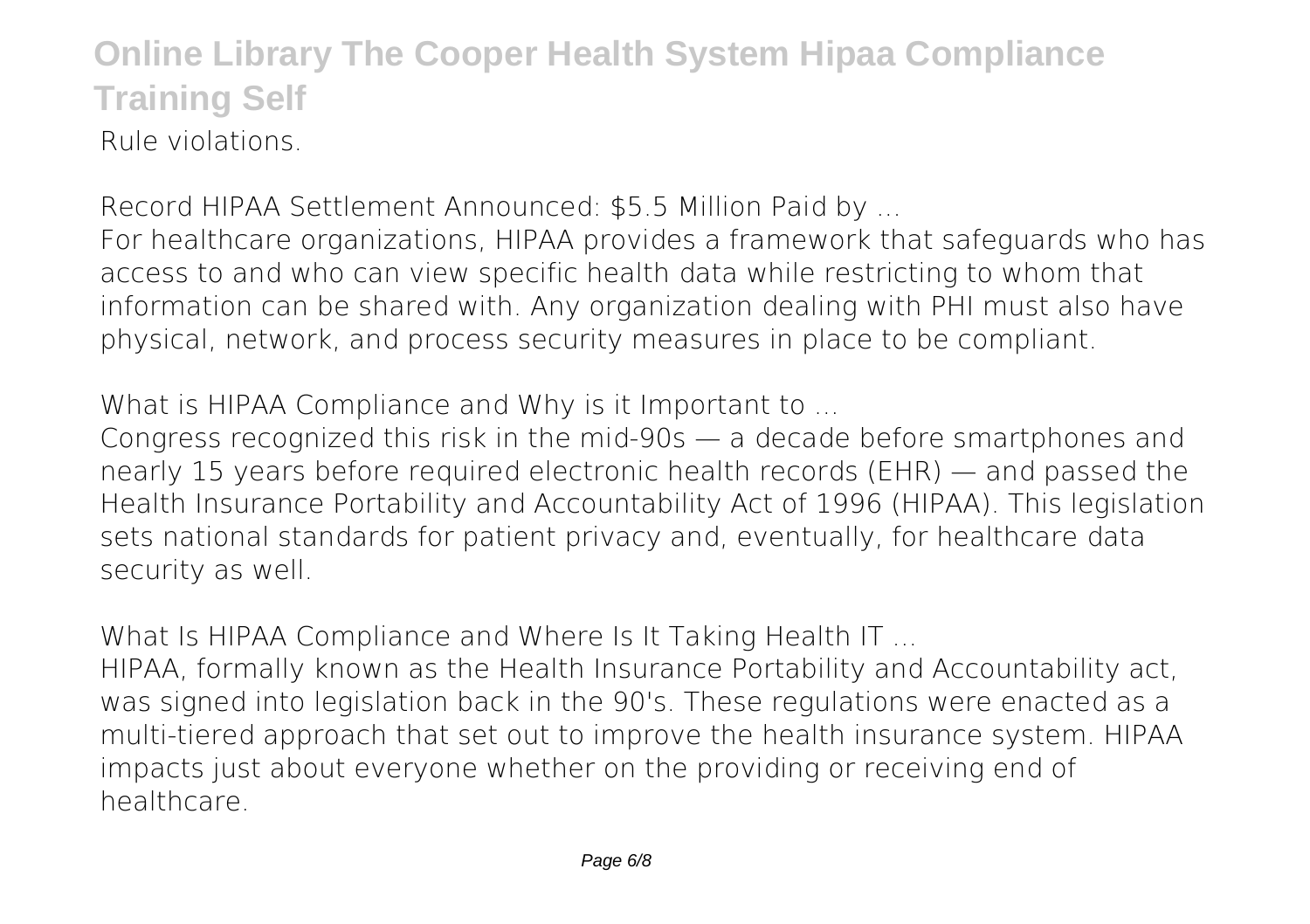**Who does HIPAA impact? - Datica**

The fine levied on CHSPSC, a business associate that provides accounting, compliance, information technology and other services to hospitals and clinics indirectly owned by the Franklin,...

**Community Health Systems associate reaches \$2.3M HIPAA ...**

We may disclose Health Information to a health oversight agency for activities authorized by law. These oversight activities include, for example, audits, investigations, inspections, and licensure. These activities are necessary for the government to monitor the health care system, government programs, and compliance with civil rights laws.

**HIPAA Policy | Cooper River Eye Associates**

We are Cooper Health, a company incorporated in England and Wales. Our company number is 10462591 and our registered address is 112 Harley Street, London, W1G 7JQ. We are committed to ensuring that your privacy is protected.

**Privacy Policy □ Cooper Health** 

The Cooper Health System is a General Acute Care Hospital in Camden, New Jersey.The NPI Number for The Cooper Health System is 1568442309. The current location address for The Cooper Health System is 1 Cooper Plz, , Camden, New Jersey and the contact number is 856-342-2000 and fax number is --. The mailing